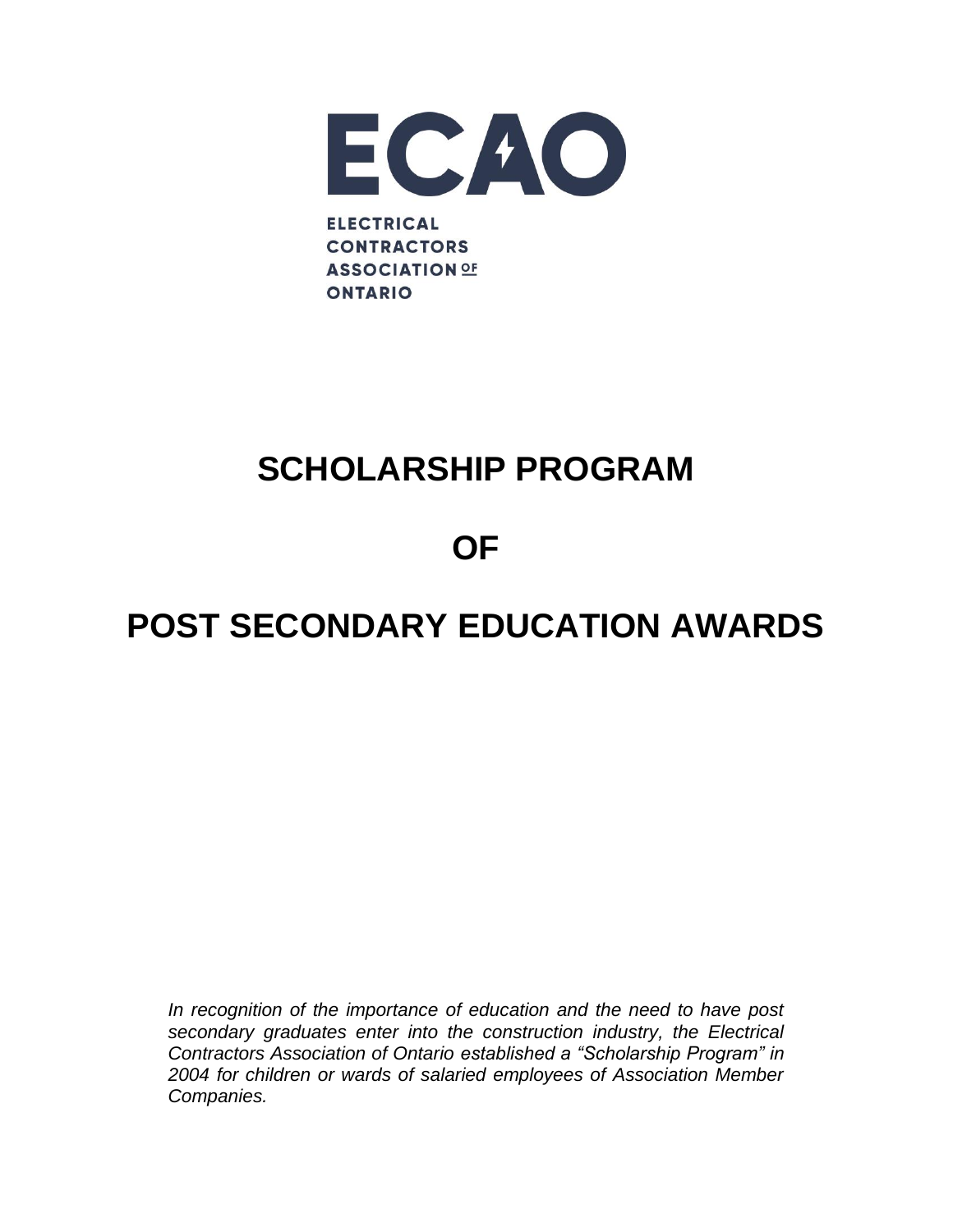#### **ELECTRICAL CONTRACTORS ASSOCIATION OF ONTARIO SCHOLARSHIP PROGRAM**

#### **OBJECTIVE**

To provide financial support for deserving children or wards of salaried personnel of member companies, for the purpose of attending recognized post-secondary institutions, and to encourage such individuals to attain a high level of academic achievement.

#### **RECOGNIZED PROGRAM – DEGREE/DIPLOMA**

Degree courses offered by Canadian Universities and Ontario Community Colleges will be given primary consideration. Should there be no candidates in the above programs, consideration may be extended to other courses by various recognized institutions providing the intent of the scholarship program is met.

#### **ELIGIBILITY**

The scholarship will be awarded annually to sons, daughters or legal wards of persons who are full-time salaried employees of association members. The member firm must be in good standing for at least one year. The firm must sponsor the candidate(s) and the application(s) must be endorsed by the senior executive officer of the Ontario operations. More than one candidate may be sponsored by a member company each year. Each candidate must be a Canadian citizen who has or will successfully complete the requirement to qualify for post-secondary education.

#### **BASIS OF SELECTION**

The scholarship will be awarded to outstanding students enrolling in a course leading to a University degree or Community College diploma. The award will be based on academic achievement in the previous academic year however; academic achievement will not be the sole basis of review. Extra curricular activity, work experience, employment, application and supporting material, handwritten submission and course of study will also be an important aspect of selection. Preference will be given to those showing interest in the construction industry.

#### **ADMINISTRATION/FINANCIAL COMMITMENT**

The Scholarship Committee is composed of three or more appointed individuals. It is the committee's responsibility to administer the program, evaluate the candidates, award the scholarships, and meet such further requirements as may be set by the Electrical Contractors Association of Ontario. The number and amounts of such yearly awards may vary annually depending upon the ability of the funds to support the program. In making its awards, the committee will consider all the criteria listed above.

#### **REVISIONS/TERMINATIONS**

The program may be revised in any year if, in the committee's judgement, special conditions prevail that would better serve the objectives of the program. The committee may elect to award bursaries in a year when no scholarships are awarded. The program may be terminated by the Board of Directors with notice to the membership and the fulfilment of all outstanding commitments.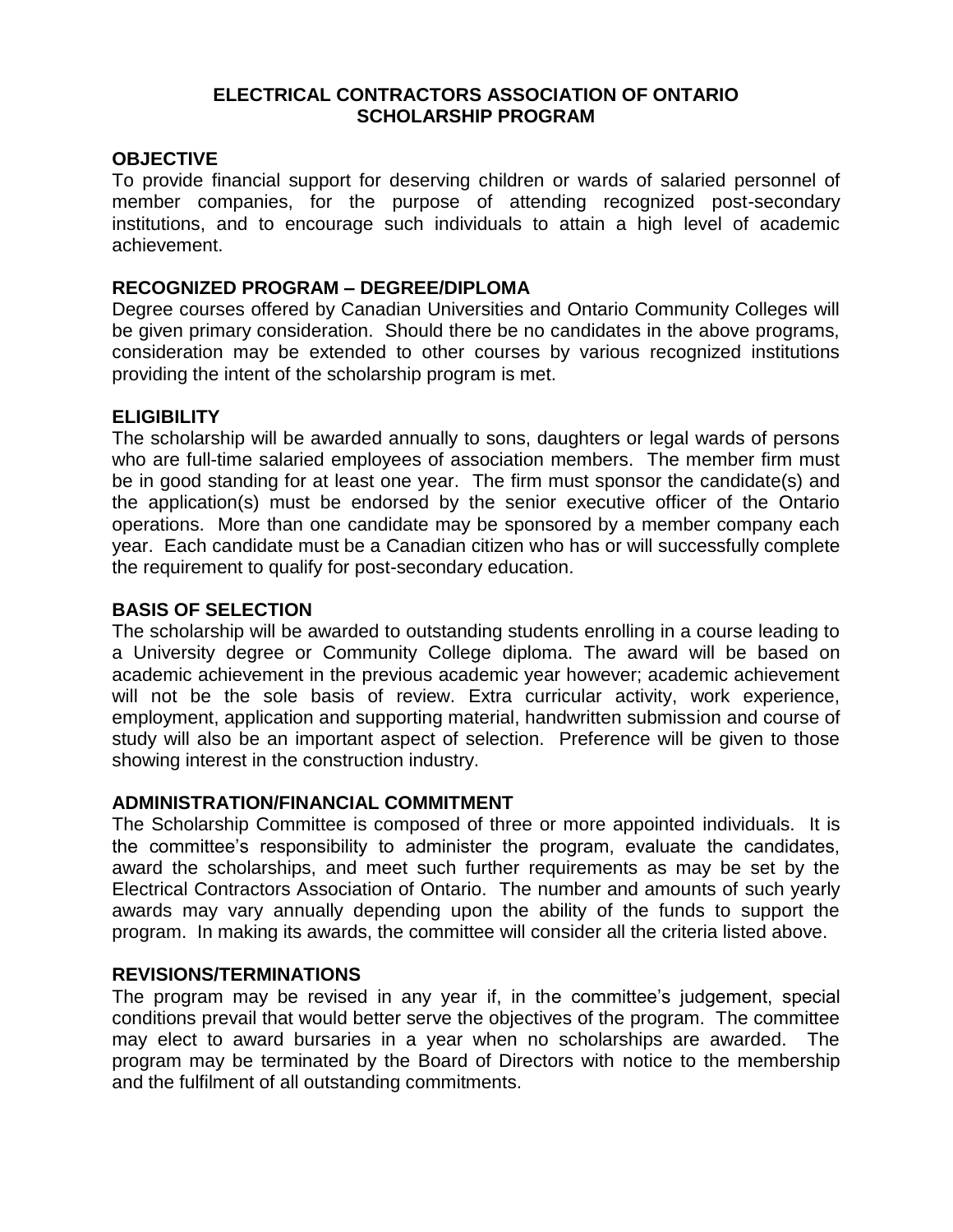#### **APPLICATION FORM ELECTRICAL CONTRACTORS ASSOCIATION OF ONTARIO SCHOLARSHIP PROGRAM**

#### **OBJECTIVE**

To provide financial support for deserving children or wards of salaried personnel of member companies, for the purpose of attending recognized post secondary institutions, and to encourage such individuals to attain a high level of academic achievement.

|                                                                          | Postal Code___________________                                                       |
|--------------------------------------------------------------------------|--------------------------------------------------------------------------------------|
|                                                                          |                                                                                      |
|                                                                          |                                                                                      |
|                                                                          |                                                                                      |
|                                                                          | Name of Last School Attended<br>Name of Last School Attended                         |
|                                                                          |                                                                                      |
|                                                                          | Course of Study<br>(i.e. Economics, Law, Business Administration, Engineering, etc.) |
|                                                                          |                                                                                      |
|                                                                          |                                                                                      |
| Have you applied for or are about to receive other financial assistance? |                                                                                      |
|                                                                          | Yes _________No_____________If Yes, Indicate Amount?____________________________     |
|                                                                          |                                                                                      |
| Name of Parent or Guardian<br><u>Name</u> of Parent or Guardian          |                                                                                      |
|                                                                          | First Name/Last Name                                                                 |
|                                                                          |                                                                                      |
|                                                                          |                                                                                      |
| Company Representative                                                   |                                                                                      |
|                                                                          | First Name/Last Name                                                                 |
|                                                                          |                                                                                      |
| Signature                                                                | Title                                                                                |